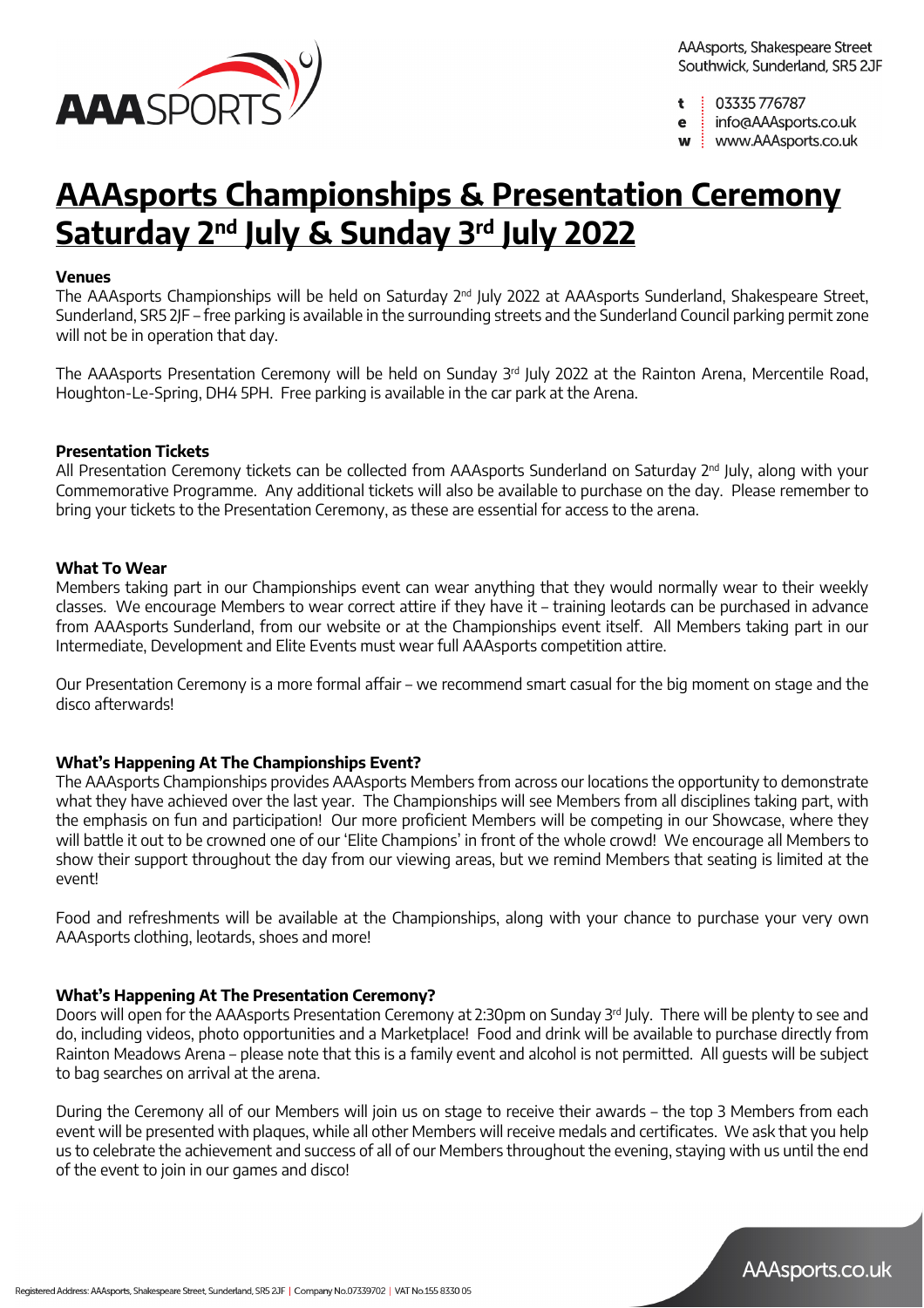

03335776787 ٠

e

info@AAAsports.co.uk

www.AAAsports.co.uk

## **Approximate Timetable – 2nd July 2022**

The AAAsports Championships is a complex and busy event, and therefore groups will be split across the day. Please pay particular attention to which group Members are competing in, especially Members who may be performing in more than one event.

Start lists can be found on the following pages and Members can leave the event once they have finished performing if they wish. Remember – the Gymnastics events include performances on both Floor and Vault across the day and Trampoline includes the performance of two routines each.

Events can run up to 1 hour ahead of schedule, except events starting at 9:00am which will begin on time. Upon arrival, please check in at Reception and collect your Commemorative Programme and Presentation Tickets before finding a seat in our spectator area. Please listen out for announcements at the event to ensure Members are ready to take part. Don't forget to check out our Showcase at 1:00pm with our more experienced Members competing to become a AAAsports Champion for 2022!

| <b>Time</b> | <b>Trampoline Area</b>   | <b>Floor Area 1</b>     | <b>Floor Area 2</b>      | <b>Vault Area</b>       |
|-------------|--------------------------|-------------------------|--------------------------|-------------------------|
| 09:00       |                          | Aspire Gymnastics       | Aspire Gymnastics        | All DMT Warm-Up         |
| 09:15       |                          | Age 9 & Under           | Age 10 & Over            | All DMT Compete         |
| 09:30       |                          |                         |                          | Elite DMT Final         |
| 09:45       |                          | Fundamentals Gymnastics | Fundamentals Gymnastics  | Aspire Gymnastics       |
| 10:00       |                          | Age 7                   | Age 8                    | Age 9 & Under           |
| 10:15       |                          |                         |                          | and Age 10 & Over       |
| 10:30       |                          | Fundamentals Gymnastics | Fundamentals Gymnastics  | Fundamentals Gymnastics |
| 10:45       |                          | Age 6 & Under           | Age 9 & Over             | Age 7                   |
| 11:00       |                          |                         |                          | and Age 8               |
| 11:15       | Trampoline               | All Cheerleading        |                          | Fundamentals Gymnastics |
| 11:30       | Juniors                  |                         |                          | Age 6 & Under           |
| 11:45       |                          |                         |                          | and Age 9 & Over        |
| 12:00       | Elite Trampoline         |                         | Elite Gymnastics         |                         |
| 12:15       | Warm-Up                  |                         | Warm-Up & Compete        |                         |
| 12:30       | Elite Trampoline         |                         |                          | Elite Gymnastics        |
| 12:45       | Compete                  |                         |                          | Warm-Up & Compete       |
| 13:00       |                          |                         | <b>SHOWCASE MARCH ON</b> |                         |
| 13:15       | <b>Showcase Final</b>    | Showcase Final          | Showcase Final           |                         |
| 13:30       | <b>Trampoline Elite</b>  | Cheerleading Elite      | <b>Gymnastics Elite</b>  |                         |
| 13:45       |                          |                         |                          |                         |
| 14:00       | Trampoline               | Gymnastics              |                          |                         |
| 14:15       | Intermediate             | Intermediate            |                          |                         |
| 14:30       |                          | and Development         |                          |                         |
| 14:45       | <b>Trampoline Adults</b> |                         |                          | Gymnastics              |
| 15:00       | Trampoline               |                         |                          | Intermediate            |
| 15:15       | Elite Synchro            |                         |                          | and Development         |
| 15:30       |                          |                         | <b>END OF EVENT</b>      |                         |

### **WITH THE EXCEPTION OF EVENTS STARTING AT 9:00AM, ALL EVENTS MAY RUN UP TO 1 HOUR AHEAD**

### **CHECK THE START LISTS ON THE NEXT PAGES TO CONFIRM YOUR EVENT TIME**

### **PLEASE MAKE SURE YOU ARE READY TO BEGIN YOUR ACTIVITY**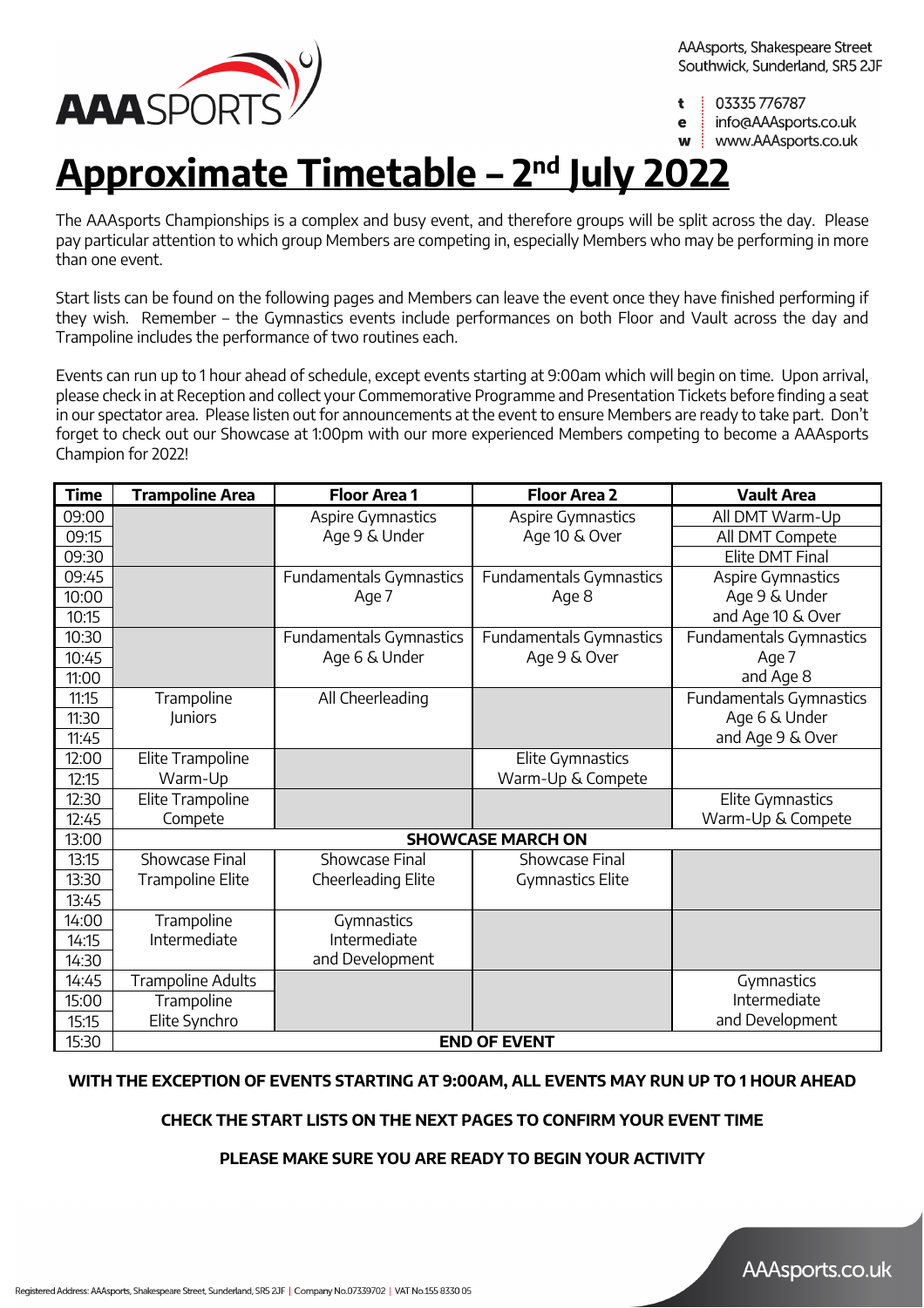

03335776787 t

info@AAAsports.co.uk e

www.AAAsports.co.uk W

## **Approximate Timetable – 3rd July 2022**

The AAAsports Presentation Ceremony is a fun and exciting event which celebrates the last year in AAAsports. All Members who take part in the AAAsports Championships will receive their medal and certificate on stage, in addition to performances from our Cheerleaders, videos, special effects and much more!

Entry to the Presentation Ceremony is strictly by ticket only – every Member who takes part in the AAAsports Championships automatically receives their ticket included in their entry! Additional tickets can be purchased for £24 per person however availability is limited. Tickets can be purchased from the AAAsports website or at the Championships event, subject to availability.

Each ticket includes admission to Rainton Arena to enjoy during our Presentation Ceremony, then immediately after we invite our Members to join us for our disco which will include plenty of prizes to win! Food and drink are available to purchase before and after the Ceremony itself. Please note that this is a family event and alcohol is not permitted – all guests will be subject to security checks on arrival at the arena.

An approximate timetable of events can be found below:

| Time                                    | <b>Details</b>                           |  |  |
|-----------------------------------------|------------------------------------------|--|--|
| 2:30 <sub>pm</sub>                      | Doors Open & Food Available For Purchase |  |  |
| 3:30pm                                  | Food Service Ends & Ceremony Begins      |  |  |
| 5:30pm                                  | Ceremony Ends (approx.) & Disco Begins   |  |  |
| 7:30pm                                  | End of Event                             |  |  |
| <b>ENTRY IS STRICTLY BY TICKET ONLY</b> |                                          |  |  |

Registered Address: AAAsports, Shakespeare Street, Sunderland, SR5 2JF | Company No.07339702 | VAT No.155 8330 05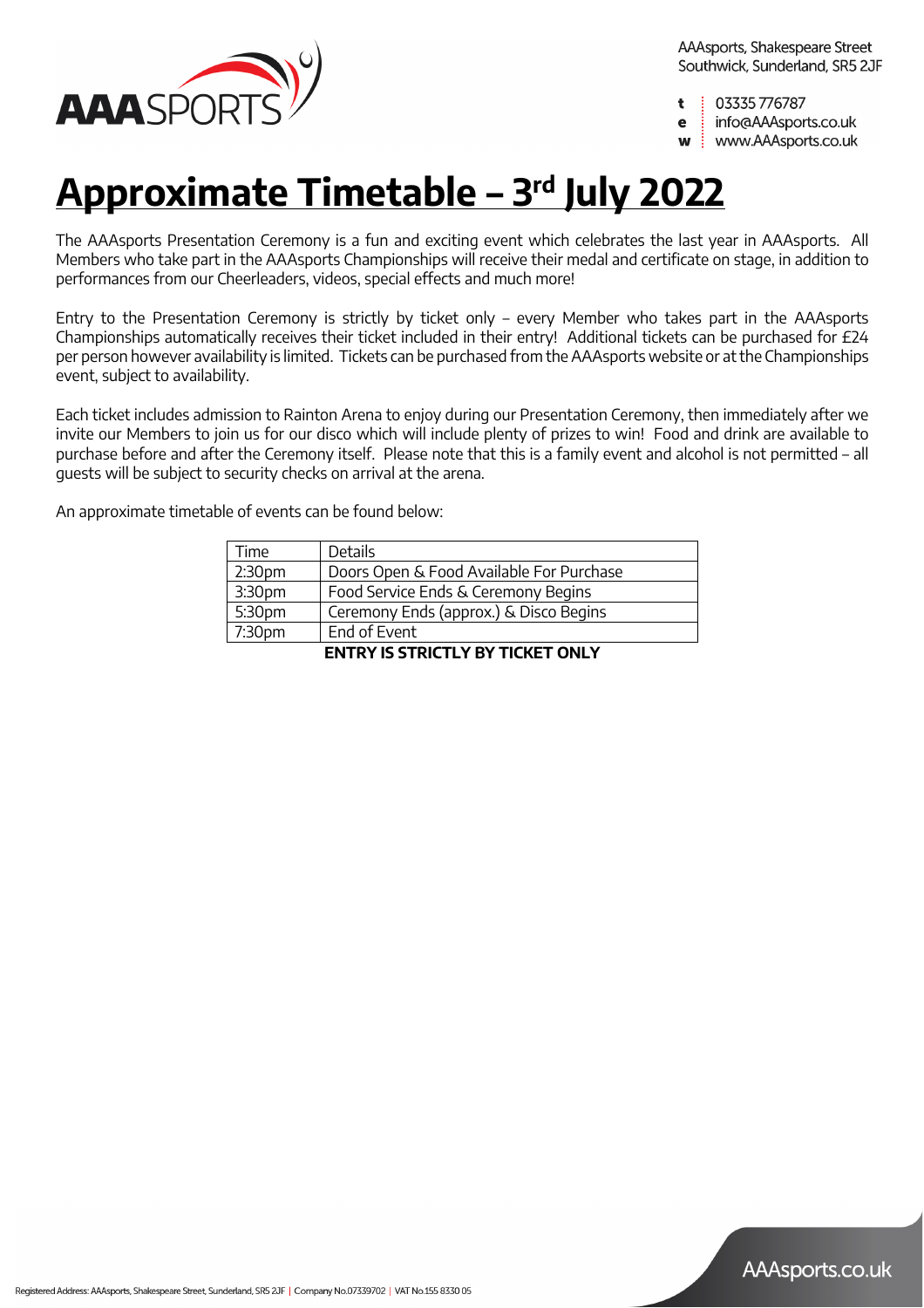

## Start Lists – Cheerleading

## Cheerleading – Level 1

|               |                  | Arrive No  | Scheduled          |
|---------------|------------------|------------|--------------------|
| #             | Name             | Later Than | Start Time - Floor |
|               | Katherine Rogers | 10:30am    | 11:15am            |
| $\mathcal{L}$ | Alice Atkinson   | 10:30am    | 11:15am            |
| 3             | Emily Adamson    | 10:30am    | 11:15am            |
|               | Liv Ellis        | 10:30am    | 11:15am            |
| 5             | Isla Lonsdale    | 10:30am    | 11:15am            |
| 6             | Alyssa Lawson    | 10:30am    | 11:15am            |

## Cheerleading – Elite

|   |                   | Arrive No  | <b>Scheduled</b>   |
|---|-------------------|------------|--------------------|
| # | Name.             | Later Than | Start Time - Floor |
|   | Alexandra Denny   | 10:30am    | 11:15am            |
|   | Bethany Cansfield | 10:30am    | 11:15am            |
|   | Tinkerbell Jubb   | 10:30am    | 11:15am            |

### REMEMBER

- Events can run as early as the suggested arrival time listed above
- Age groups are based on year of birth and not age on Championships day

AAAsports, Shakespeare Street Southwick, Sunderland, SR5 2JF

- 03335776787 t
- info@AAAsports.co.uk  $\mathbf e$
- w | www.AAAsports.co.uk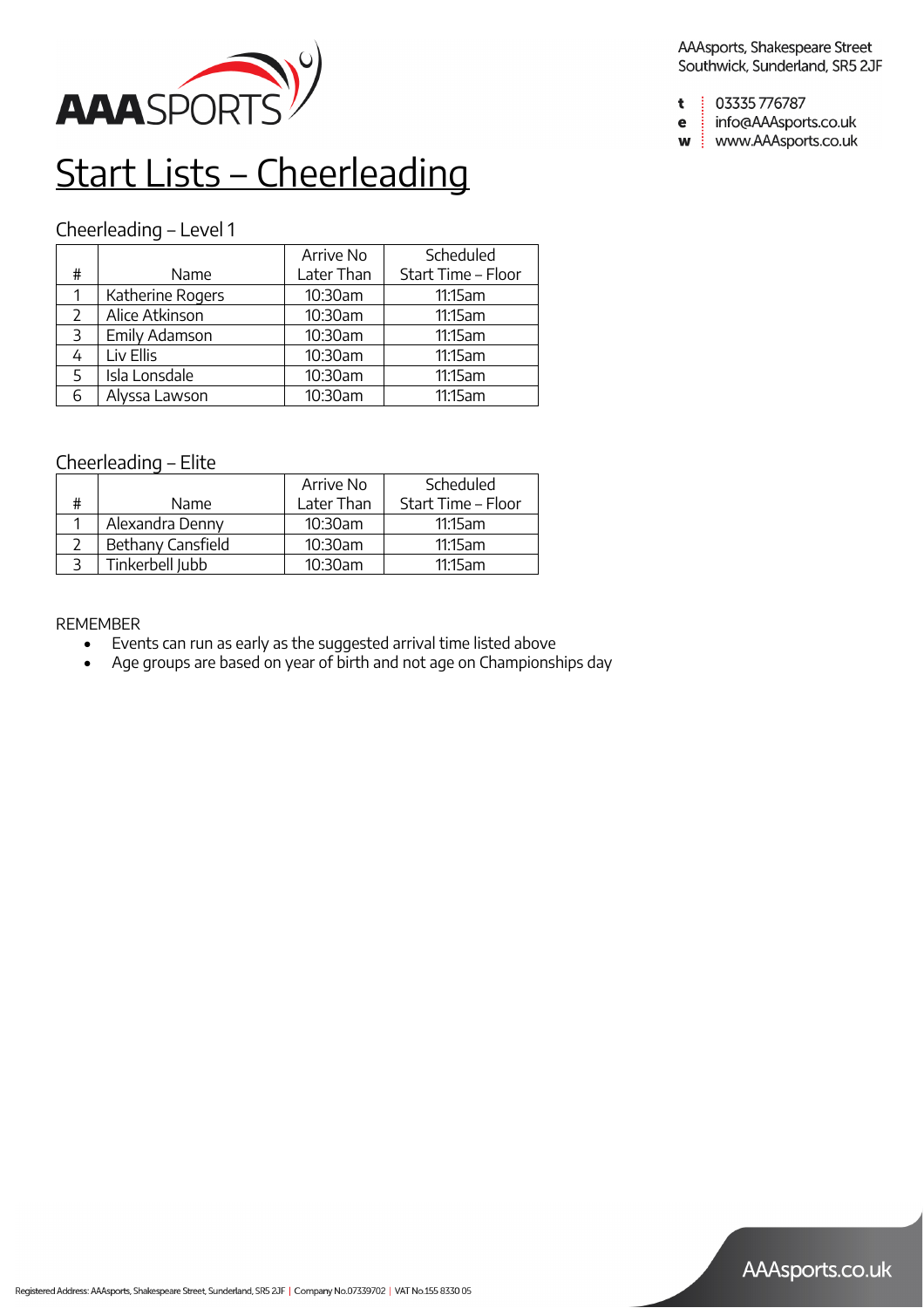

- 03335776787  $\mathbf t$
- info@AAAsports.co.uk  $\mathbf e$

w | www.AAAsports.co.uk

## Start Lists – DMT

### DMT – Juniors

|               | Arrive No  | Scheduled        |
|---------------|------------|------------------|
| Name          | Later Than | Start Time – DMT |
| Niamh Clark   | $8:45$ am  | 9:00am           |
| Jaxson Morris | $8:45$ am  | $9:00$ am        |

### DMT – Ladies Elite

|   |                    | Arrive No   | Scheduled        | Scheduled Start |
|---|--------------------|-------------|------------------|-----------------|
| # | Name.              | I ater Than | Start Time - DMT | Time – Final    |
|   | Ava Liddle         | $8:45$ am   | 9:00am           | 9:30am          |
|   | Freva Tate         | $8:45$ am   | 9:00am           | 9:30am          |
|   | Annabelle Jennings | 8:45am      | 9:00am           | 9:30am          |

### DMT – Mens Elite

|                 | Arrive No   | Scheduled        | Scheduled Start |
|-----------------|-------------|------------------|-----------------|
| Name            | ! ater Than | Start Time – DMT | Time – Final    |
| Oliver Marshall | 8:45am      | $9:00$ am        | 9:30am          |

- Events can run as early as the suggested arrival time listed above
- Age groups are based on year of birth and not age on Championships day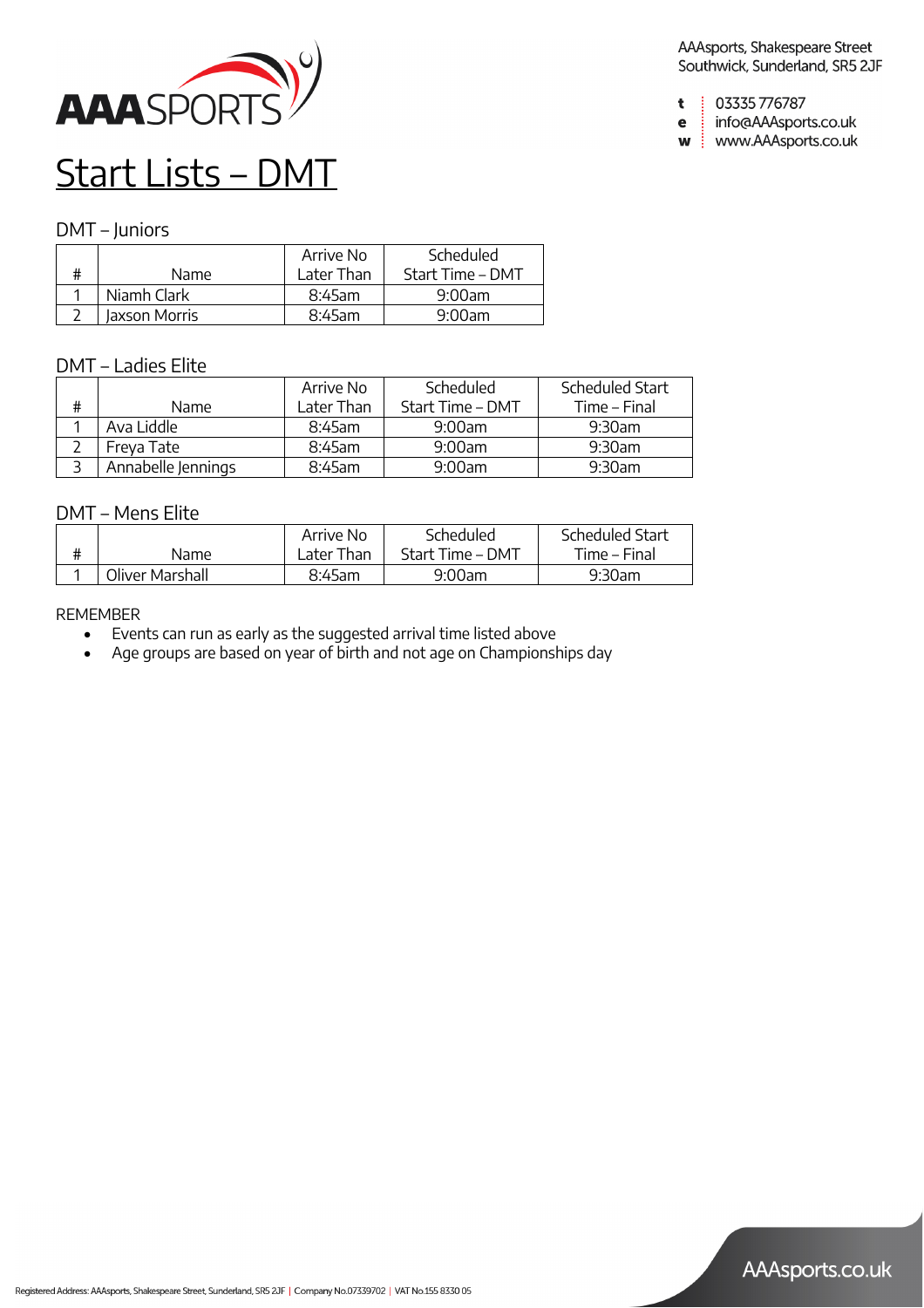

- 03335 776787  $\ddot{\mathbf{t}}$
- info@AAAsports.co.uk e
- w | www.AAAsports.co.uk

## Start Lists – Gymnastics (1)

## Fundamentals Gymnastics – Age 6 & Under (Born in 2016 or after)

|               |                       | Arrive No  | Scheduled          | Scheduled          |
|---------------|-----------------------|------------|--------------------|--------------------|
| #             | Name                  | Later Than | Start Time – Floor | Start Time - Vault |
|               | Olivia Wilson         | 10:00am    | 10:30am            | 11:15am            |
| $\mathcal{P}$ | Grace Lawson          | 10:00am    | 10:30am            | 11:15am            |
| 3             | Alexis-Mae Gilbert-   | 10:00am    | 10:30am            | 11:15am            |
|               | Ovens                 |            |                    |                    |
| 4             | Sophia Tunstall       | 10:00am    | 10:30am            | 11:15am            |
| 5             | Maddie Vincent        | 10:00am    | 10:30am            | 11:15am            |
| 6             | Jessica Mills         | 10:00am    | 10:30am            | 11:15am            |
| 7             | Isobel Peach Lawson   | 10:00am    | 10:30am            | 11:15am            |
| 8             | Olivia Townsley       | 10:30am    | 10:30am            | 11:15am            |
| 9             | <b>Blake Newmarch</b> | 10:30am    | 10:30am            | 11:15am            |
| 10            | Ronnie-Mae Curtis     | 10:30am    | 10:30am            | 11:15am            |
| 11            | Frankie Oliver        | 10:30am    | 10:30am            | 11:15am            |
| 12            | Heidi-Marie Hodgeson  | 10:30am    | 10:30am            | 12:00pm            |

### Fundamentals Gymnastics – Age 7 (Born in 2015)

|   |                 | Arrive No  | Scheduled          | Scheduled          |
|---|-----------------|------------|--------------------|--------------------|
| # | Name            | Later Than | Start Time - Floor | Start Time - Vault |
|   | Charlie Bell    | 9:15am     | 9:45am             | 10:30am            |
|   | Alice Oxley     | 9:15am     | 9:45am             | 10:30am            |
| 3 | Max Simpson     | 9:15am     | 9:45am             | $10:30$ am         |
| 4 | Maddison Kane   | 9:15am     | 9:45am             | $10:30$ am         |
| 5 | Katherine Dolan | 9:15am     | 9:45am             | 10:30am            |
| 6 | Isla Richardson | 9:15am     | 9:45am             | 10:30am            |
| 7 | Elouise Hoggett | 9:15am     | $9:45$ am          | $10:30$ am         |
| 8 | Louie Oliver    | 9:15am     | 9:45am             | 10:30am            |

## Fundamentals Gymnastics – Age 8 (Born in 2014)

|   |                   | Arrive No  | Scheduled          | Scheduled          |
|---|-------------------|------------|--------------------|--------------------|
| # | Name              | Later Than | Start Time - Floor | Start Time - Vault |
|   | Gracie Hodgkinson | 9:15am     | 9:45am             | 10:30am            |
|   | Grace Hilton      | 9:15am     | $9:45$ am          | $10:30$ am         |
| 3 | Sofia Wright      | 9:15am     | 9:45am             | $10:30$ am         |
| 4 | Joseph McNeilly   | 9:15am     | 9:45am             | 10:30am            |
| 5 | Harriet Wilson    | 9:15am     | 9:45am             | 10:30am            |
| 6 | Leah Tobin        | 9:15am     | $9:45$ am          | $10:30$ am         |
|   | Millie Howe       | 9:15am     | 9:45am             | 10:30am            |
| 8 | Amelia Mills      | 9:15am     | 9:45am             | 10:30am            |

- Events can run as early as the suggested arrival time listed above
- Age groups are based on year of birth and not age on Championships day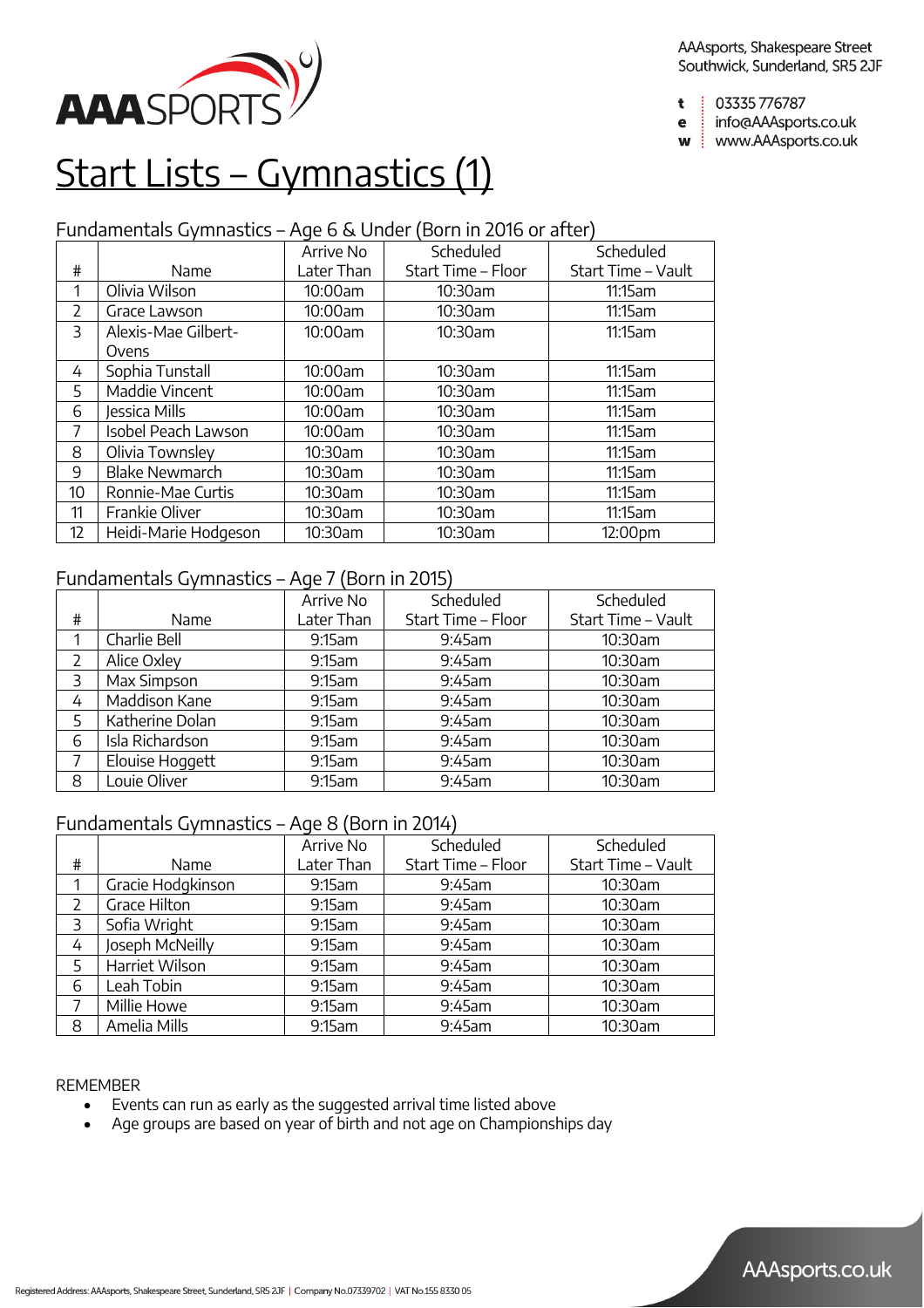

- 03335776787  $\ddot{\mathbf{t}}$
- info@AAAsports.co.uk e
- w | www.AAAsports.co.uk

## Start Lists – Gymnastics (2)

## Fundamentals Gymnastics – Age 9 & Over (Born 2013 or before)

|               |                        | Arrive No  | Scheduled          | Scheduled          |
|---------------|------------------------|------------|--------------------|--------------------|
| #             | Name                   | Later Than | Start Time - Floor | Start Time - Vault |
| 1             | <b>Blake Forbister</b> | 10:00am    | 10:30am            | 11:15am            |
| $\mathcal{P}$ | Chloe Burtoft          | 10:00am    | 10:30am            | 11:15am            |
| 3             | Isabella Henderson     | 10:00am    | 10:30am            | 11:15am            |
| 4             | Bethany Minniss        | 10:00am    | 10:30am            | 11:15am            |
| 5             | Riley Lloyd            | 10:00am    | 10:30am            | 11:15am            |
| 6             | Mollie Johnson         | 10:00am    | 10:30am            | 11:15am            |
| 7             | Lacey Gibson           | 10:00am    | 10:30am            | 11:15am            |
| 8             | <b>Abigail Tatters</b> | 10:00am    | 10:30am            | 11:15am            |
| 9             | Lilly Wilson           | 10:00am    | 10:30am            | 11:15am            |
| 10            | Ashton Douglas         | 10:00am    | 10:30am            | 11:15am            |
| 11            | Millie Thompson        | 10:00am    | 10:30am            | 11:15am            |

- Events can run as early as the suggested arrival time listed above
- Age groups are based on year of birth and not age on Championships day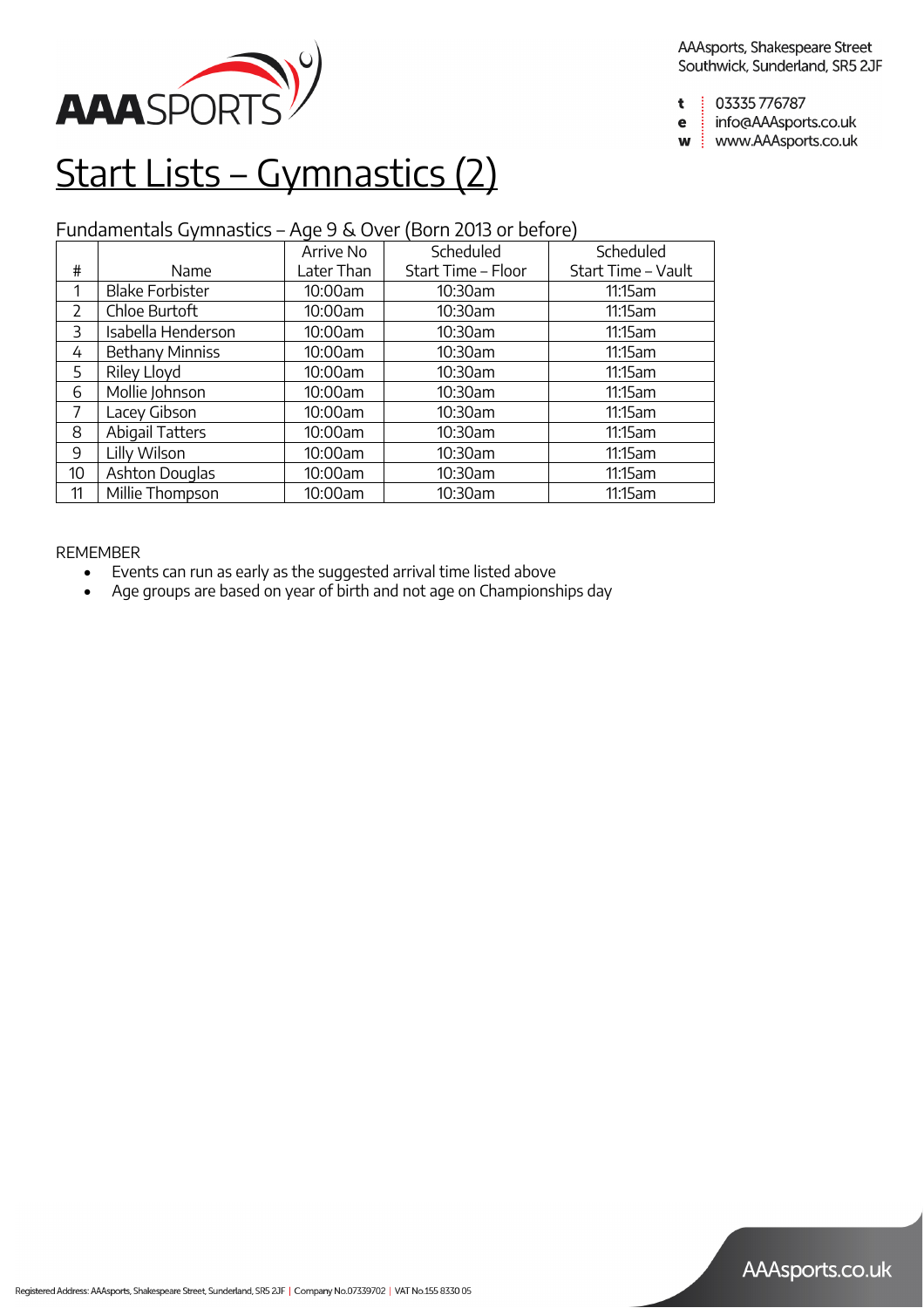

- 03335 776787  $\mathbf t$
- info@AAAsports.co.uk e
- w | www.AAAsports.co.uk

## Start Lists – Gymnastics (3)

## Aspire Gymnastics – Age 9 & Under (Born 2013 or after)

|                |                          | Arrive No  | Scheduled          | Scheduled          |
|----------------|--------------------------|------------|--------------------|--------------------|
| #              | Name                     | Later Than | Start Time - Floor | Start Time - Vault |
| 1              | Michael Moan             | 8:45am     | 9:00am             | 9:45am             |
| $\overline{2}$ | Lola Dennis              | 8:45am     | 9:00am             | 9:45am             |
| 3              | Ella Calvert             | 8:45am     | 9:00am             | 9:45am             |
| 4              | Samuel Wade              | $8:45$ am  | 9:00am             | 9:45am             |
| 5.             | Isabelle Jukes           | 8:45am     | 9:00am             | 9:45am             |
| 6              | Payton Ellie             | 8:45am     | 9:00am             | 9:45am             |
|                | Riseborough              |            |                    |                    |
| 7              | Harlo Mulley             | 8:45am     | 9:00am             | 9:45am             |
| 8              | Rebecca Cave             | 8:45am     | 9:00am             | 9:45am             |
| 9              | <b>Annabelle Tatters</b> | 8:45am     | 9:00am             | 9:45am             |
| 10             | Rubie Calvert            | 8:45am     | 9:00am             | 9:45am             |
| 11             | Alexandra Denny          | 8:45am     | 9:00am             | 9:45am             |
| 12             | Francesca Badger-Slee    | 8:45am     | 9:00am             | 9:45am             |
| 13             | Freya Goodwin            | 8:45am     | 9:00am             | 9:45am             |
| 14             | Isla Lonsdale            | 8:45am     | 9:00am             | 9:45am             |
| 15             | Keegan Lakey             | 8:45am     | 9:00am             | 9:45am             |

## Aspire Gymnastics – Age 10 & Over (Born 2012 or before)

|                          |                     | Arrive No  | Scheduled          | Scheduled          |
|--------------------------|---------------------|------------|--------------------|--------------------|
| #                        | Name                | Later Than | Start Time - Floor | Start Time - Vault |
|                          | Constantine Murphy  | 8:45am     | 9:00am             | 9:45am             |
| $\overline{\phantom{0}}$ | Jennifer Alderson   | 8:45am     | 9:00am             | 9:45am             |
| 3                        | Anna Robson         | 8:45am     | 9:00am             | 9:45am             |
| 4                        | Grace Binney-Clark  | 8:45am     | 9:00am             | 9:45am             |
| 5                        | Mia Reed            | 8:45am     | 9:00am             | 9:45am             |
| 6                        | <b>Holly Curtis</b> | 8:45am     | 9:00am             | 9:45am             |
| 7                        | Emily Adamson       | 8:45am     | 9:00am             | 9:45am             |
| 8                        | Ava Christie        | 8:45am     | 9:00am             | 9:45am             |
| 9                        | Layla Wright        | 8:45am     | 9:00am             | $9:45$ am          |
| 10                       | Rebekah Craigs      | 8:45am     | 9:00am             | 9:45am             |

- Events can run as early as the suggested arrival time listed above
- Age groups are based on year of birth and not age on Championships day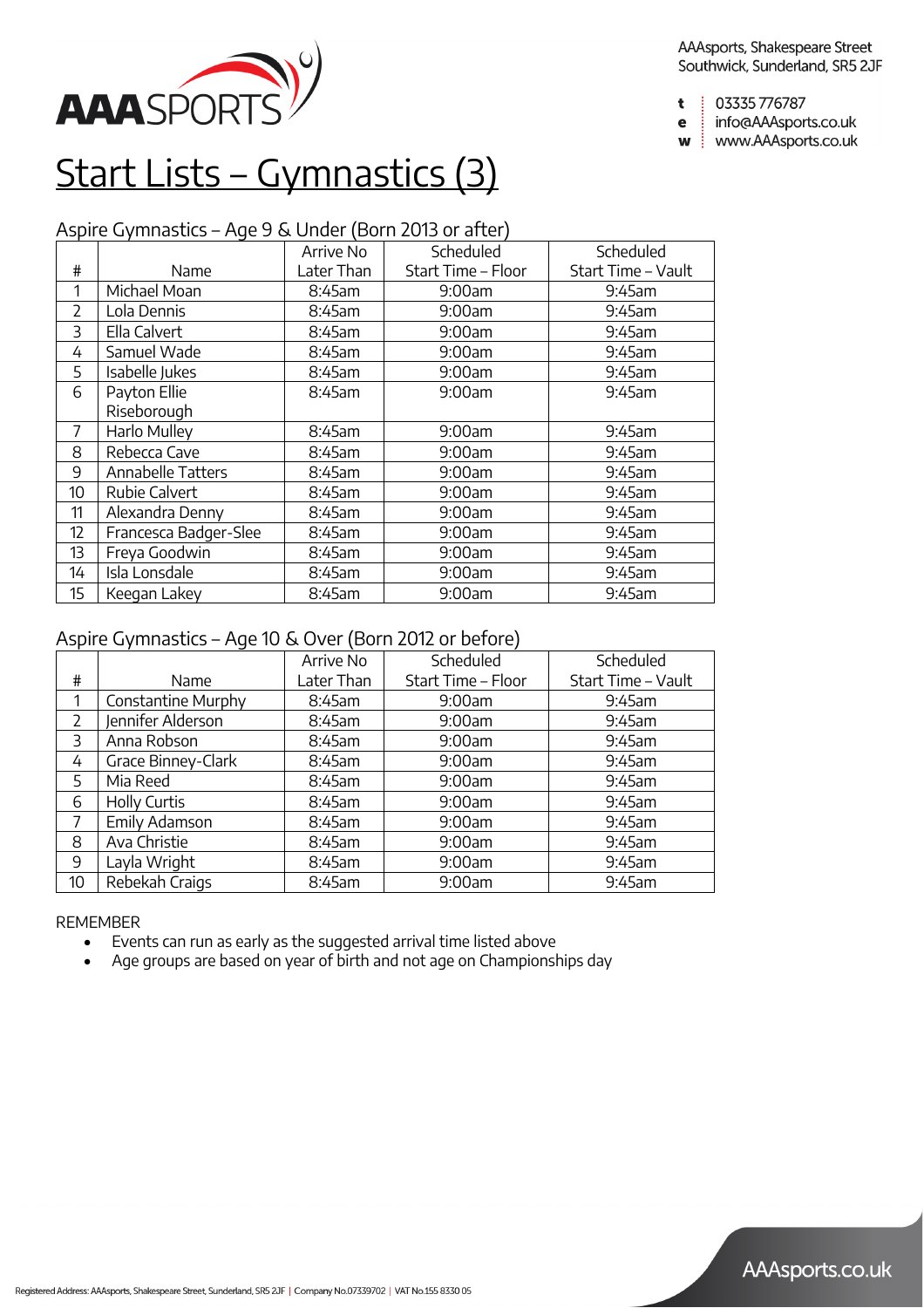

- 03335 776787  $\mathbf t$
- info@AAAsports.co.uk e
- w | www.AAAsports.co.uk

## Start Lists – Gymnastics (4)

### Gymnastics – Intermediate Ladies

|   |                   | Arrive No          | Scheduled          | Scheduled          |
|---|-------------------|--------------------|--------------------|--------------------|
| # | <b>Name</b>       | Later Than         | Start Time – Floor | Start Time – Vault |
|   | Emily Lawton      | 1:00 <sub>pm</sub> | 2:00pm             | 2:45 <sub>pm</sub> |
|   | Sophie Raine-Dent | 1:00 <sub>pm</sub> | 2:00 <sub>pm</sub> | 2:45 <sub>pm</sub> |
|   | Emily Burns       | 1:00 <sub>pm</sub> | 2:00pm             | 2:45pm             |

## Gymnastics – Intermediate Mens

|   |               | Arrive No          | Scheduled          | Scheduled          |
|---|---------------|--------------------|--------------------|--------------------|
| # | Name          | Later Than         | Start Time – Floor | Start Time – Vault |
|   | Max Mason     | 1:00 <sub>pm</sub> | 2:00 <sub>pm</sub> | 2:45 <sub>pm</sub> |
|   | Jaxson Morris | 1:00 <sub>pm</sub> | 2:00 <sub>pm</sub> | 2:45 <sub>pm</sub> |
|   | Eli Samuels   | 1:00 <sub>pm</sub> | 2:00 <sub>pm</sub> | 2:45 <sub>pm</sub> |

### Gymnastics – Development Minis Ladies

|   |                | Arrive No          | Scheduled          | Scheduled          |
|---|----------------|--------------------|--------------------|--------------------|
| # | Name           | l ater Than        | Start Time – Floor | Start Time – Vault |
|   | India Og       | 1:00pm             | 2:00 <sub>pm</sub> | 2:45 <sub>pm</sub> |
|   | Callie Worrall | 1:00 <sub>pm</sub> | 2:00 <sub>pm</sub> | $2:45$ pm          |

## Gymnastics – Development Ladies

|   |                      | Arrive No          | Scheduled          | Scheduled          |
|---|----------------------|--------------------|--------------------|--------------------|
| # | Name                 | Later Than         | Start Time - Floor | Start Time - Vault |
|   | Grace Angell         | 1:00 <sub>pm</sub> | 2:00 <sub>pm</sub> | 2:45pm             |
|   | Emily Calloway       | 1:00 <sub>pm</sub> | 2:00 <sub>pm</sub> | 2:45pm             |
| 3 | Anya Liddle          | 1:00 <sub>pm</sub> | 2:00 <sub>pm</sub> | 2:45pm             |
| 4 | <b>Esther Grimes</b> | 1:00 <sub>pm</sub> | 2:00 <sub>pm</sub> | 2:45 <sub>pm</sub> |
|   | Scarlett Swanston    | 1:00 <sub>pm</sub> | 2:00 <sub>pm</sub> | 2:45pm             |
| 6 | Daisy Mills          | 1:00 <sub>pm</sub> | 2:00 <sub>pm</sub> | 2:45pm             |
|   | Evie Powner          | 1:00 <sub>pm</sub> | 2:00 <sub>pm</sub> | 2:45pm             |

### Gymnastics – Ladies Elite

|   |                  | Arrive No  | Scheduled          | Scheduled          | Scheduled          |
|---|------------------|------------|--------------------|--------------------|--------------------|
| # | <b>Name</b>      | Later Than | Start Time - Floor | Start Time – Vault | Start Time – Final |
|   | Olivia Russell   | 11:15am    | 12:00pm            | 12:30pm            | 1:00 <sub>pm</sub> |
|   | Mia Hewitt       | 11:15am    | 12:00pm            | 12:30pm            | 1:00 <sub>pm</sub> |
|   | Callie Robertson | 11:15am    | 12:00pm            | 12:30pm            | 1:00 <sub>pm</sub> |
|   | Edith Masey      | 11:15am    | 12:00pm            | 12:30pm            | 1:00 <sub>pm</sub> |
|   | Abbie Robertson  | 11:15am    | 12:00pm            | 12:30pm            | 1:00pm             |

### Gymnastics – Mens Elite

|                 | Arrive No              | Scheduled          | Scheduled          | Scheduled          |
|-----------------|------------------------|--------------------|--------------------|--------------------|
| Name            | <sub>-</sub> ater Than | Start Time - Floor | Start Time - Vault | Start Time - Final |
| Cameron Tempest | 11:15am                | 12:00pm            | 12:30pm            | 1:00 <sub>pm</sub> |

- Events can run as early as the suggested arrival time listed above
- Age groups are based on year of birth and not age on Championships day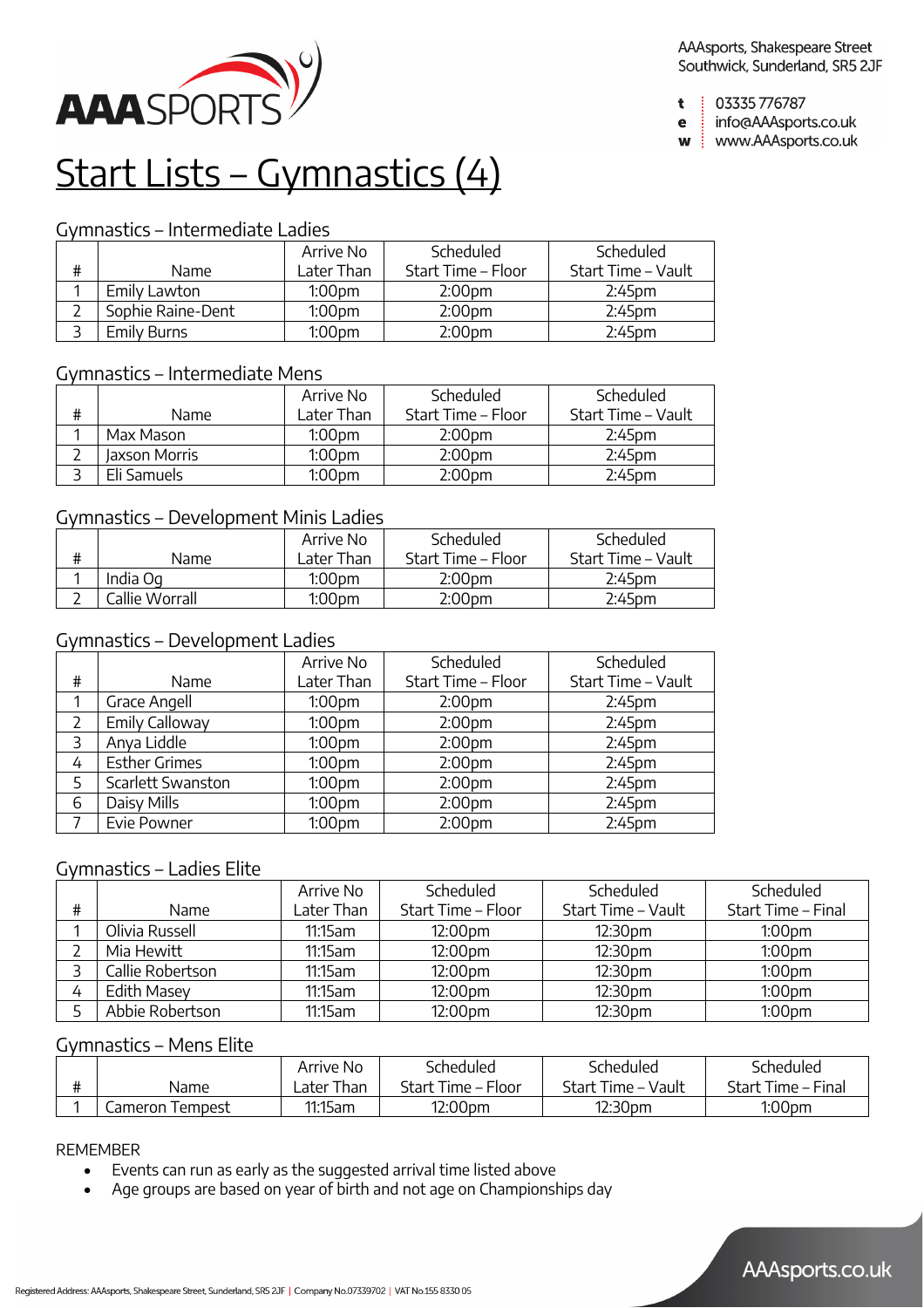

- AAAsports, Shakespeare Street Southwick, Sunderland, SR5 2JF
- 03335776787  $\mathbf t$
- info@AAAsports.co.uk  $\mathbf e$
- w | www.AAAsports.co.uk

# Start Lists – Trampoline (1)

## Trampoline – Juniors

|                       |                      | Arrive No  | Scheduled               |
|-----------------------|----------------------|------------|-------------------------|
| #                     | Name                 | Later Than | Start Time - Trampoline |
| 1                     | Yasmin Kerr          | 10:30am    | 11:15am                 |
| $\mathbf{2}^{\prime}$ | Harlo Mulley         | 10:30am    | 11:15am                 |
| 3                     | Abigail Comben       | 10:30am    | 11:15am                 |
| 4                     | Jennifer Hern        | 10:30am    | 11:15am                 |
| 5                     | Grace Egan           | 10:30am    | 11:15am                 |
| 6                     | Joseph Shaw          | 10:30am    | 11:15am                 |
| 7                     | Jack Cave            | 10:30am    | 11:15am                 |
| 8                     | Amelia Young         | 10:30am    | 11:15am                 |
| 9                     | <b>Emily Nellist</b> | 10:30am    | 11:15am                 |

### Trampoline – Adults

|   |                     | Arrive No          | Scheduled                |
|---|---------------------|--------------------|--------------------------|
| # | Name.               | Later Than         | Start Time - Trampolines |
|   | Lois-Eryn Kirkbride | $1:45$ pm          | 2:45 <sub>pm</sub>       |
|   | Melanie Robertson   | 1:45 <sub>pm</sub> | 2:45 <sub>pm</sub>       |
|   | Jamie Mason         | 1:45pm             | $2:45$ pm                |

### Trampoline – Intermediate

|                |                       | Arrive No          | Scheduled                |
|----------------|-----------------------|--------------------|--------------------------|
| #              | Name                  | Later Than         | Start Time - Trampolines |
| 1              | Hannah Clark          | 1:00 <sub>pm</sub> | 2:00 <sub>pm</sub>       |
| $\mathcal{L}$  | Gabriel King          | 1:00pm             | 2:00 <sub>pm</sub>       |
| $\overline{3}$ | Leah-Paige White      | 1:00pm             | 2:00 <sub>pm</sub>       |
| 4              | Emma Zalick-Catherall | 1:00pm             | 2:00 <sub>pm</sub>       |
| 5              | Amelia Mills          | 1:00pm             | 2:00 <sub>pm</sub>       |
| 6              | Finley Jones          | 1:00pm             | 2:00 <sub>pm</sub>       |
| 7              | Lucas Gray            | 1:00pm             | 2:00 <sub>pm</sub>       |
| 8              | Oliver McCabe         | 1:00pm             | 2:00 <sub>pm</sub>       |

- Events can run as early as the suggested arrival time listed above
- Age groups are based on year of birth and not age on Championships day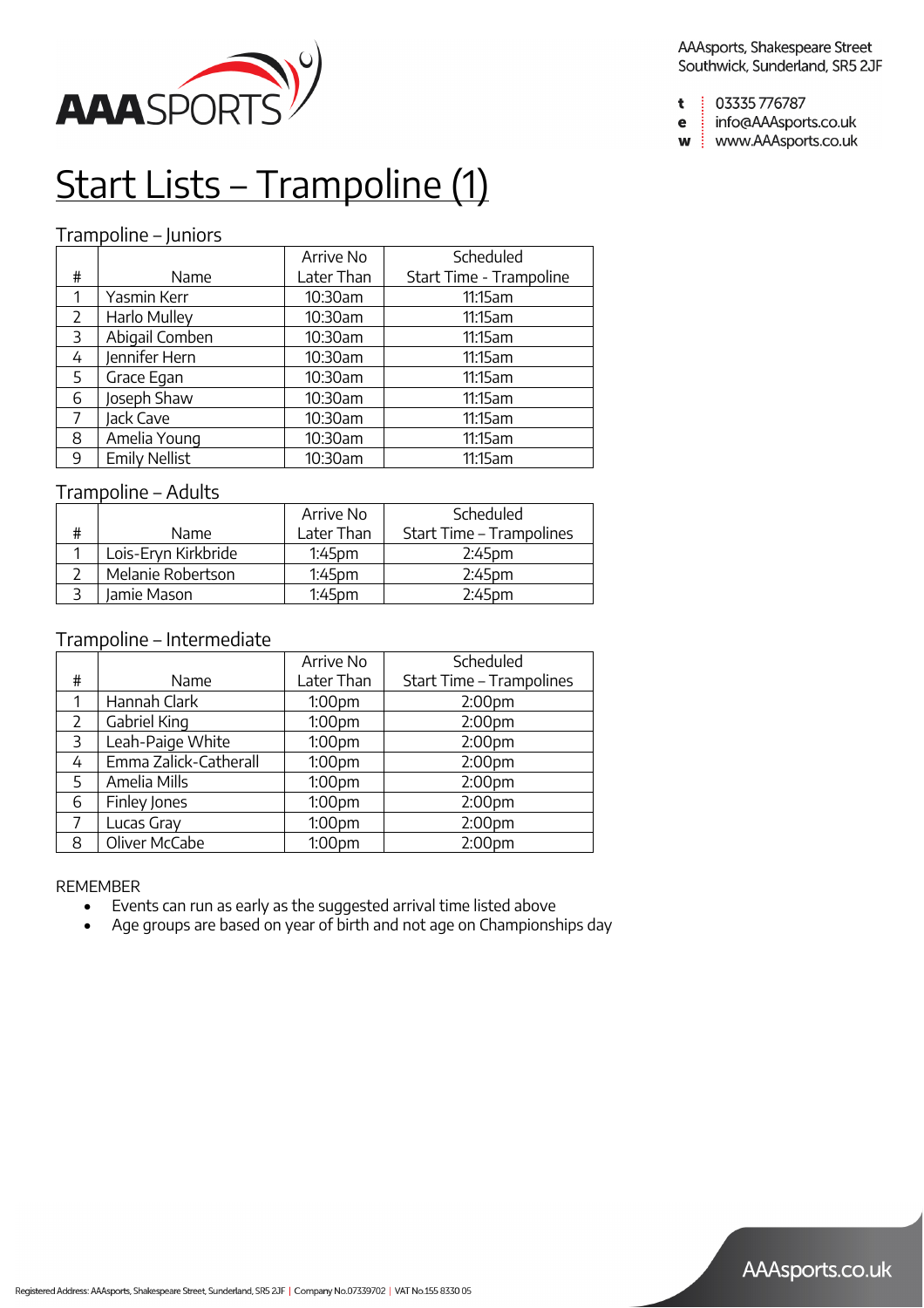

03335776787  $\ddot{\mathbf{t}}$ 

info@AAAsports.co.uk  $\mathbf e$ 

w | www.AAAsports.co.uk

## Start Lists – Trampoline (2)

### Trampoline – Elite Ladies

|      |                    | Arrive No  | Scheduled                | Scheduled          |
|------|--------------------|------------|--------------------------|--------------------|
| $\#$ | Name               | Later Than | Start Time - Trampolines | Start Time - Final |
|      | Holly Curtis       | 11:15am    | 12:00pm                  | 1:00 <sub>pm</sub> |
|      | Freya Tate         | 11:15am    | 12:00pm                  | 1:00 <sub>pm</sub> |
| 3    | Iris Olsson        | 11:15am    | 12:00pm                  | 1:00 <sub>pm</sub> |
| 4    | Annabelle Jennings | 11:15am    | 12:00pm                  | 1:00 <sub>pm</sub> |
|      | Penny Patterson    | 11:15am    | 12:00pm                  | 1:00 <sub>pm</sub> |
| 6    | Ava Liddle         | 11:15am    | 12:00pm                  | 1:00 <sub>pm</sub> |
|      | Niamh Clark        | 11:15am    | 12:00pm                  | 1:00 <sub>pm</sub> |

### Trampoline – Elite Mens

|   |                 | Arrive No              | Scheduled                | Scheduled          |
|---|-----------------|------------------------|--------------------------|--------------------|
| ₩ | Name            | <sub>-</sub> ater Than | Start Time – Trampolines | Start Time - Final |
|   | Aidan Proudfoot | 11:15am                | 12:00pm                  | $1:00$ pm          |
|   | Oliver Marshall | 11:15am                | 12:00pm                  | $1:00$ pm          |

### Trampoline – Synchro Elite

|   |                    | Arrive No          | Scheduled                | Scheduled          |
|---|--------------------|--------------------|--------------------------|--------------------|
| # | Name               | Later Than         | Start Time - Trampolines | Start Time - Final |
|   | Aidan Proudfoot    | 2:00 <sub>pm</sub> | 3:00 <sub>pm</sub>       | 3:20 <sub>pm</sub> |
|   | & Freya Tate       |                    |                          |                    |
|   | Annabelle Jennings | 2:00 <sub>pm</sub> | 3:00 <sub>pm</sub>       | 3:20 <sub>pm</sub> |
|   | & Oliver Marshall  |                    |                          |                    |
|   | Ava Liddle         | 2:00 <sub>pm</sub> | 3:00 <sub>pm</sub>       | 3:20 <sub>pm</sub> |
|   | & Niamh Clark      |                    |                          |                    |

- Events can run as early as the suggested arrival time listed above
- Age groups are based on year of birth and not age on Championships day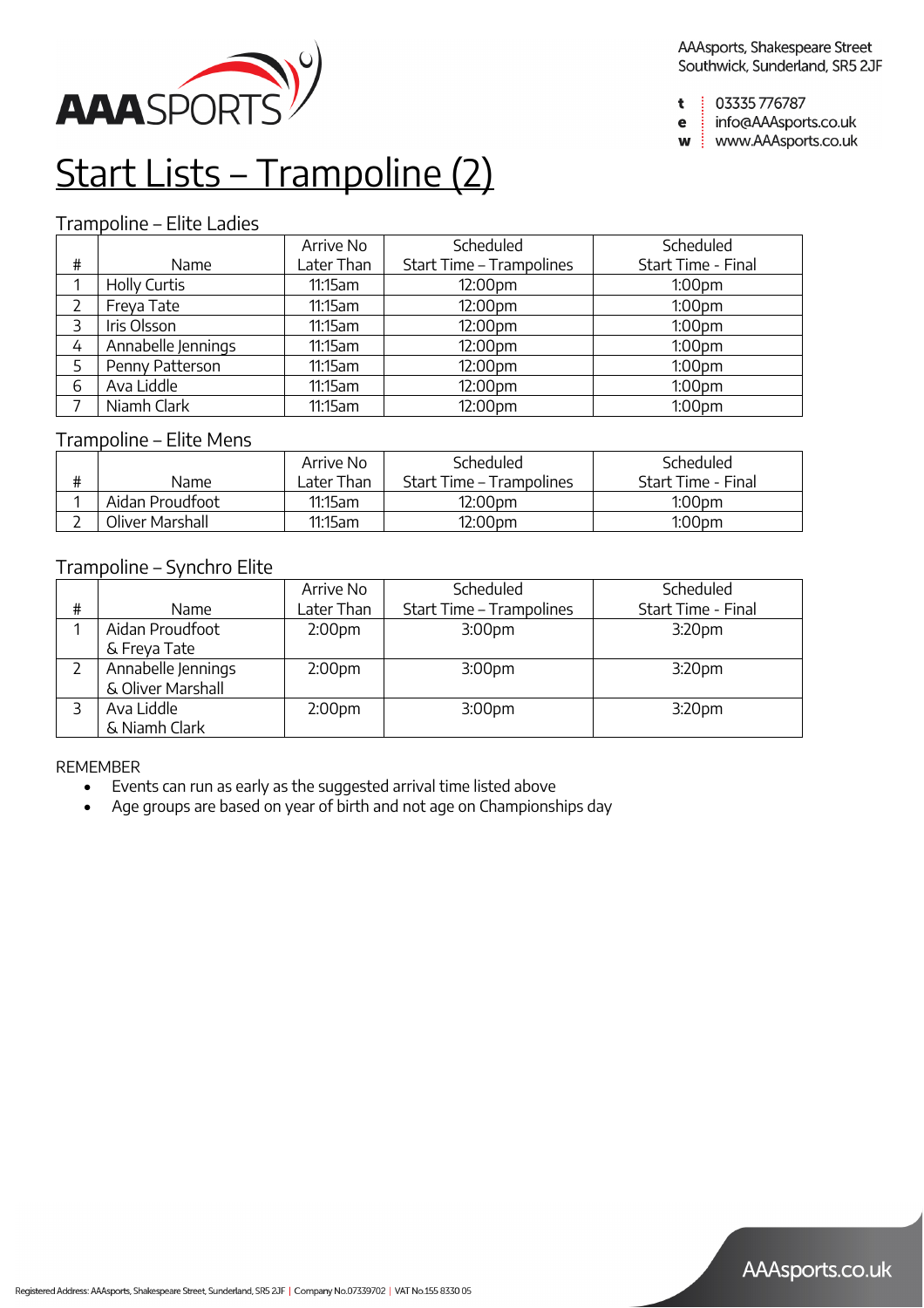

03335776787  $\mathbf t$ 

info@AAAsports.co.uk  $\mathbf e$ w | www.AAAsports.co.uk

Any Problems?

If you have any questions regarding the AAAsports Championships and Presentation Ceremony, please contact us on 03335 776787 or email membership@AAAsports.co.uk.

We hope you have a fantastic time – good luck!